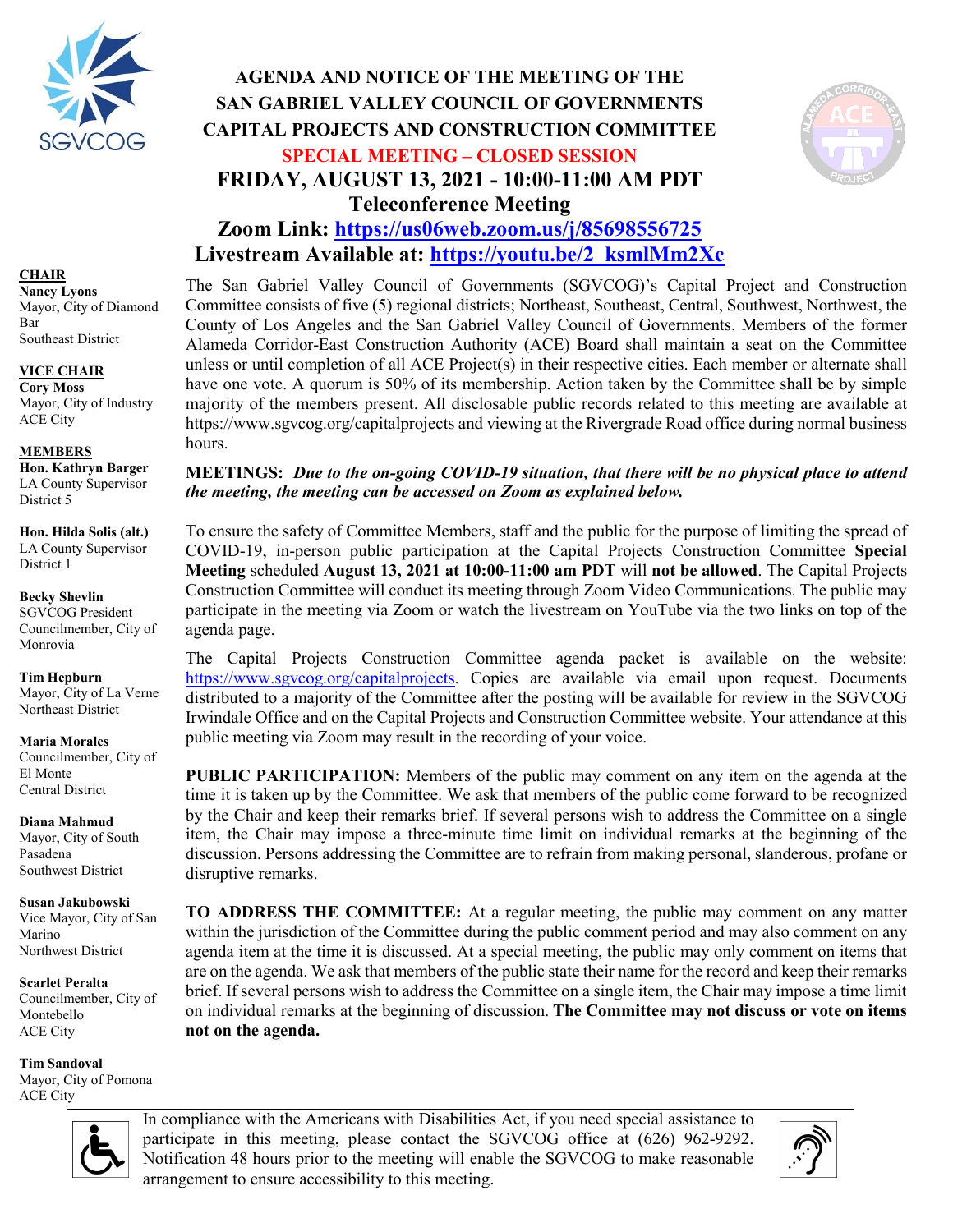**AGENDA ITEMS:** The Agenda contains the regular order of business of the Committee. Items on the Agenda have generally been reviewed and investigated by the staff in advance of the meeting so that the Committee can be fully informed about a matter before making its decision.

**SUBMISSION OF PUBLIC COMMENTS:** For those wishing to make public comments on agenda and non-agenda items you may submit comments to Charlotte Stadelmann via email [\(stadelmann@sgvcog.org\)](mailto:stadelmann@sgvcog.org) or by phone (626) 962-9292.

- Email: Please email your public comment at least 1 hour prior to the scheduled meeting time. Indicate in the Subject Line of the email "FOR PUBLIC COMMENT." Emailed public comments will be read into the record and will be part of the recorded meeting minutes. Public comment may be summarized in the interest of time, however the full text will be provided to all Committee members prior to the meeting.
- Zoom: Through Zoom, you may speak by using the web interface "Raise Hand" feature. Wait to be called upon by staff, and then you may provide verbal comments for up to 3 minutes. Public comment is taken at the beginning of the meeting for items not on the agenda. Public comment is also accepted at the beginning of each agenda item.
- Any member of the public requiring a reasonable accommodation to participate in this meeting should contact Charlotte Stadelmann at least 48 hours prior to the meeting.